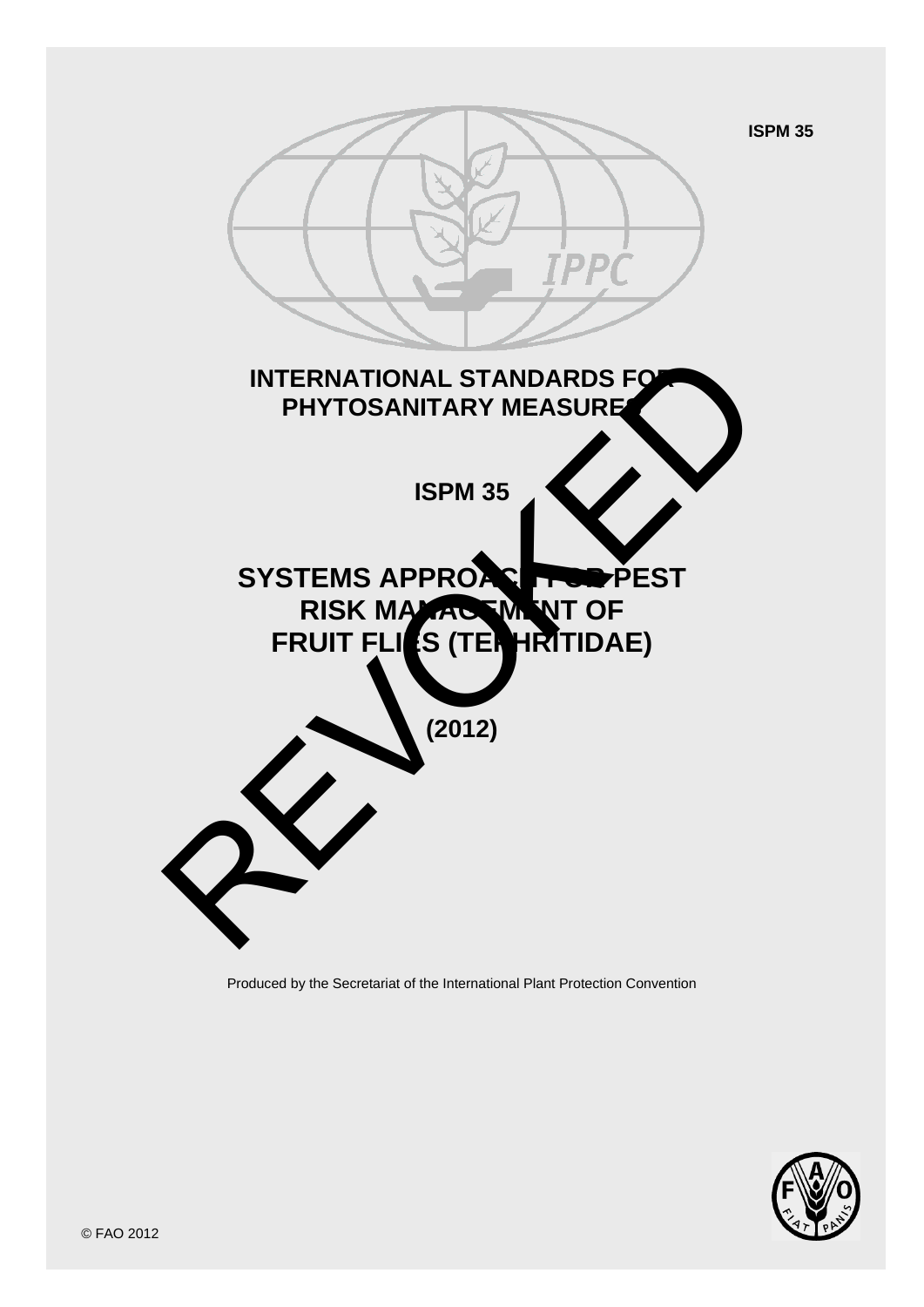**Publication history** REVOKED

*This is not an official part of the standard* 

2004 ICPM-6 approved topic *Pest free areas and systems approaches for fruit flies* (2004-022)

2007-06 specification for Technical Panel 2 (2nd revision)

2009-05 SC approved draft for member consultation

2010-04 SC draft sent for member consultation

2011-05 SC-7 modified text based on 2010 MC comments

2011-08 TPFF reviewed text for consistency with term *target fruit fly species*

2011-11 SC reviewed and approved draft ISPM to go to CPM-7, 2012

2012-03 CPM-7 adopted standard

**ISPM 35**. 2012. *Systems approach for pest risk management of fruit flies (Tephritidae)*. Rome, IPPC, FAO.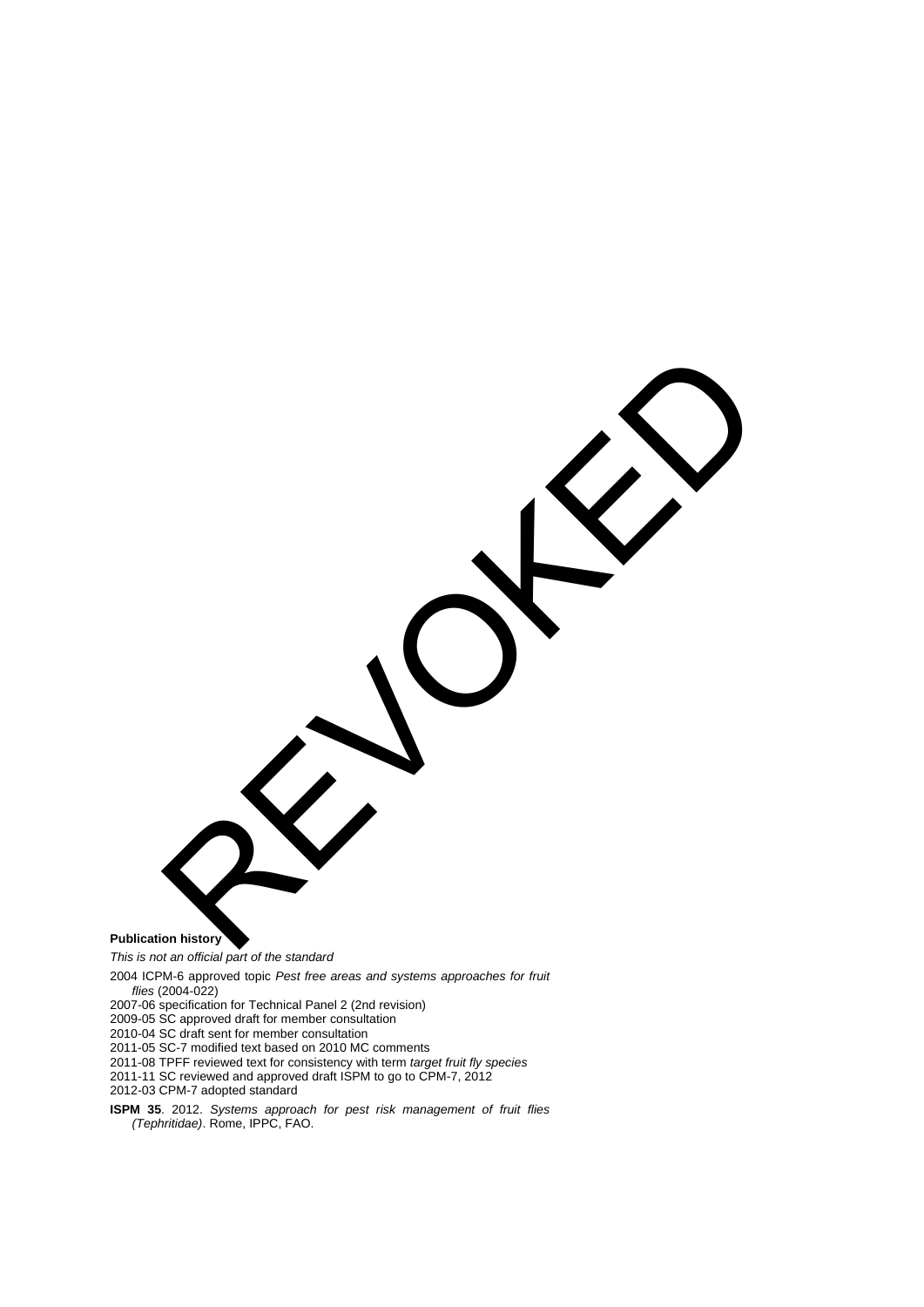# **CONTENTS**

|                                            | $\ldots$ 35-6        |
|--------------------------------------------|----------------------|
| 1.<br>$\ldots$ . The set of $\blacksquare$ | $\ldots$ 35-6<br>. 1 |
| 2.                                         | 35-7                 |
| 3.                                         |                      |
| 4.                                         | 35-9                 |
| 5.                                         |                      |
| 6.                                         |                      |
|                                            |                      |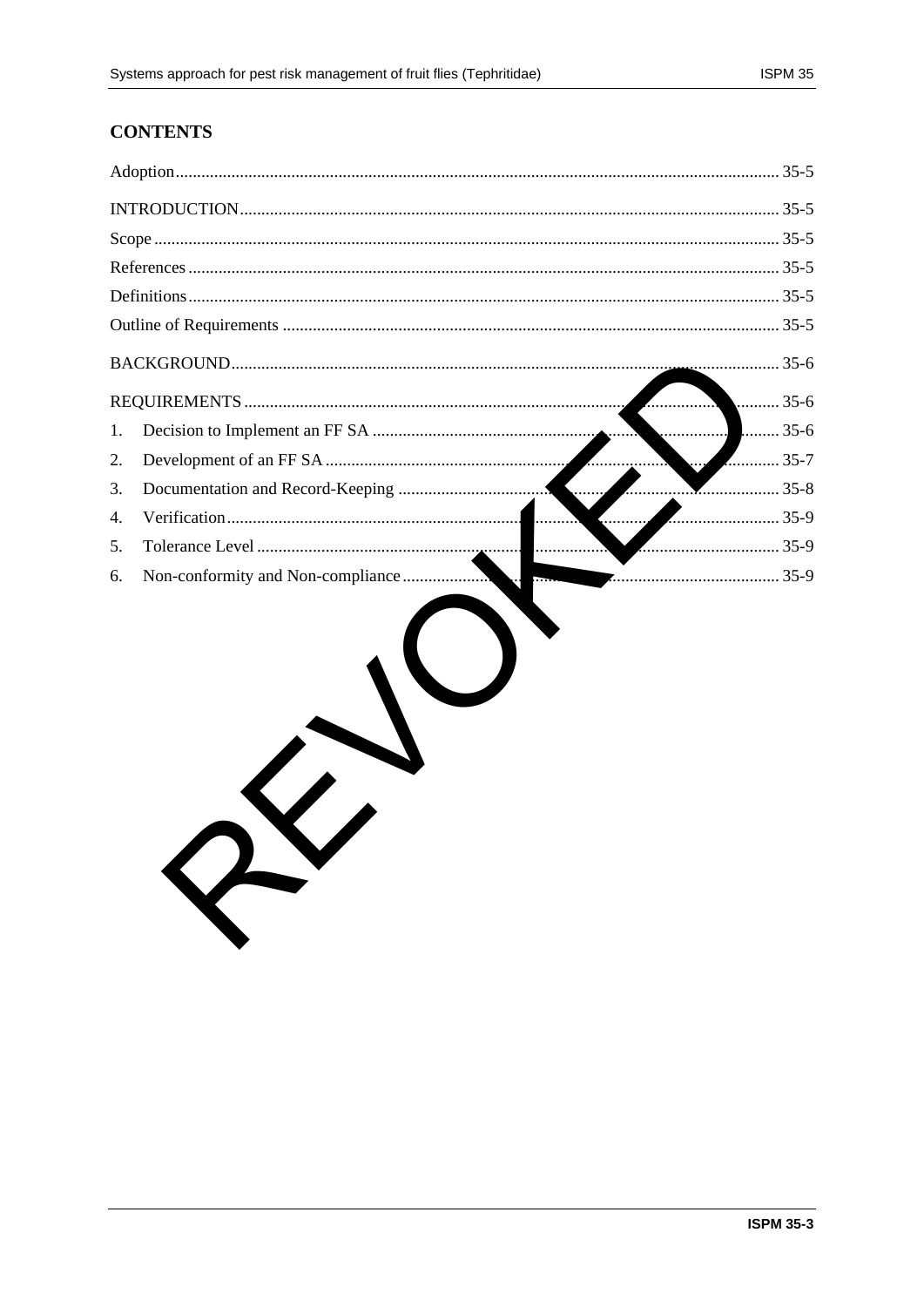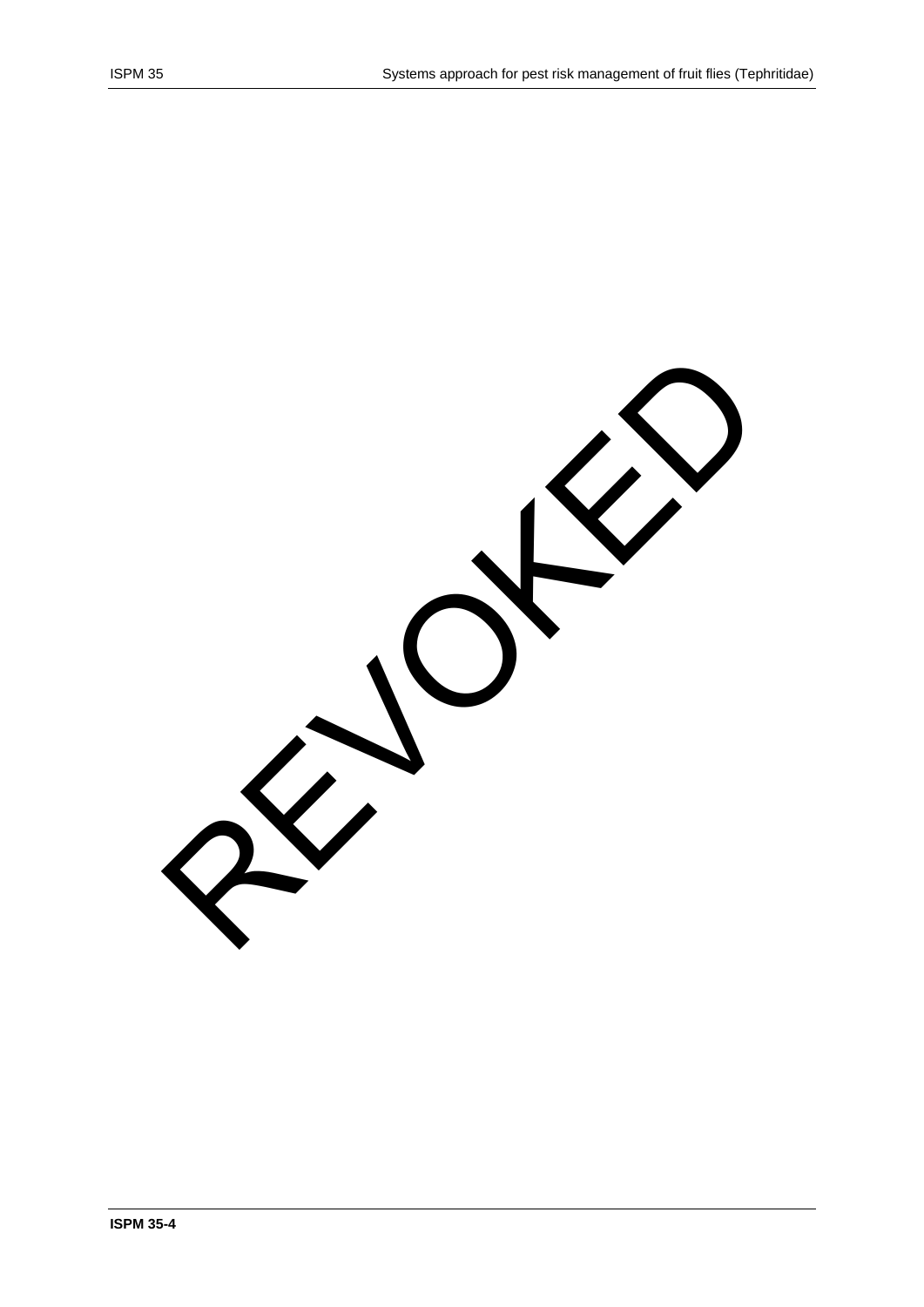## <span id="page-4-0"></span>**Adoption**

This standard was adopted by the Seventh Session of the Commission on Phytosanitary Measures in March 2012.

## <span id="page-4-1"></span>**INTRODUCTION**

### <span id="page-4-2"></span>**Scope**

This standard provides guidelines for the development, implementation and verification of integrated measures in a systems approach as an option for pest risk management of fruit flies (Tephritidae) of economic importance.

### <span id="page-4-3"></span>**References**

**IPPC**. *International Plant Protection Convention*. Rome, IPPC, FAO.

**ISPM 2.** 2007. *Framework for pest risk analysis*. Rome, IPPC, FAO.

**ISPM 5**. *Glossary of phytosanitary terms*. Rome, IPPC, FAO.

- **ISPM 11**. 2004. *Pest risk analysis for quarantine pests including analysis of enviror nental risks and living modified organisms*. Rome, IPPC, FAO.
- **ISPM 13.** 2001. *Guidelines for the notification of non-compliance and explorer action.* Rome, IPPC, FAO.
- **ISPM 14.** 2002. *The use of integrated measures in a* system and for pest risk management. Rome, IPPC, FAO.
- **ISPM 24.** 2005*. Guidelines for the determination and recognition of equivalence of phytosanitary measures.* Rome, IPPC, FAO.

**ISPM 26**. 2006. *Establishment of pest free areas for fruit flies (Tephritidae)*. Rome, IPPC, FAO.

## <span id="page-4-4"></span>**Definitions**

1

Definition of phytosanitary terms used in the present standard can be found in ISPM 5 (*Glossary of phytosanitary terms*).

## <span id="page-4-5"></span>**Outline of Requirements**

For the development  $\bullet$  systems approach for fruit flies (FF SA), the relationship between host, target fruit  $\int$  species and the area of production of the host fruits and vegetables<sup>1</sup> should be considered. The options for pest risk management measures should be determined by means of pest risk analysis (PR $\overline{P}$ The term and Plant Protection Convention. Rome, IPPC, FAO.<br>
2. 2007. Framework for pest risk analysis, Rome, IPPC, FAO.<br>
5. Glossary of phytosanitary terms. Rome, IPPC, FAO.<br>
5. Glossary of phytosanitary terms. Rome, IPPC,

An FF SA in vides at least two independent measures, which may be applied throughout various stages of the process, specifically during the growing period and harvest; post-harvest and transportation; and entry and distribution within the importing country. An FF SA may be developed in an area of low pest prevalence or temporary or localized pest absence of the target fruit fly species in combination with other measures (such as selection of less susceptible hosts, crop management practices or post-harvest handling) to reduce pest risk to meet the phytosanitary requirements of the importing country.

For development, implementation and verification of an FF SA, operational procedures are necessary. Conformity with these procedures should be ensured and verified by the national plant protection organization (NPPO) of the exporting country. Procedures should be monitored during the implementation and corrective actions should be taken in case of non-conformity.

<sup>&</sup>lt;sup>1</sup> Fruits and vegetables hereafter are referred to as fruits.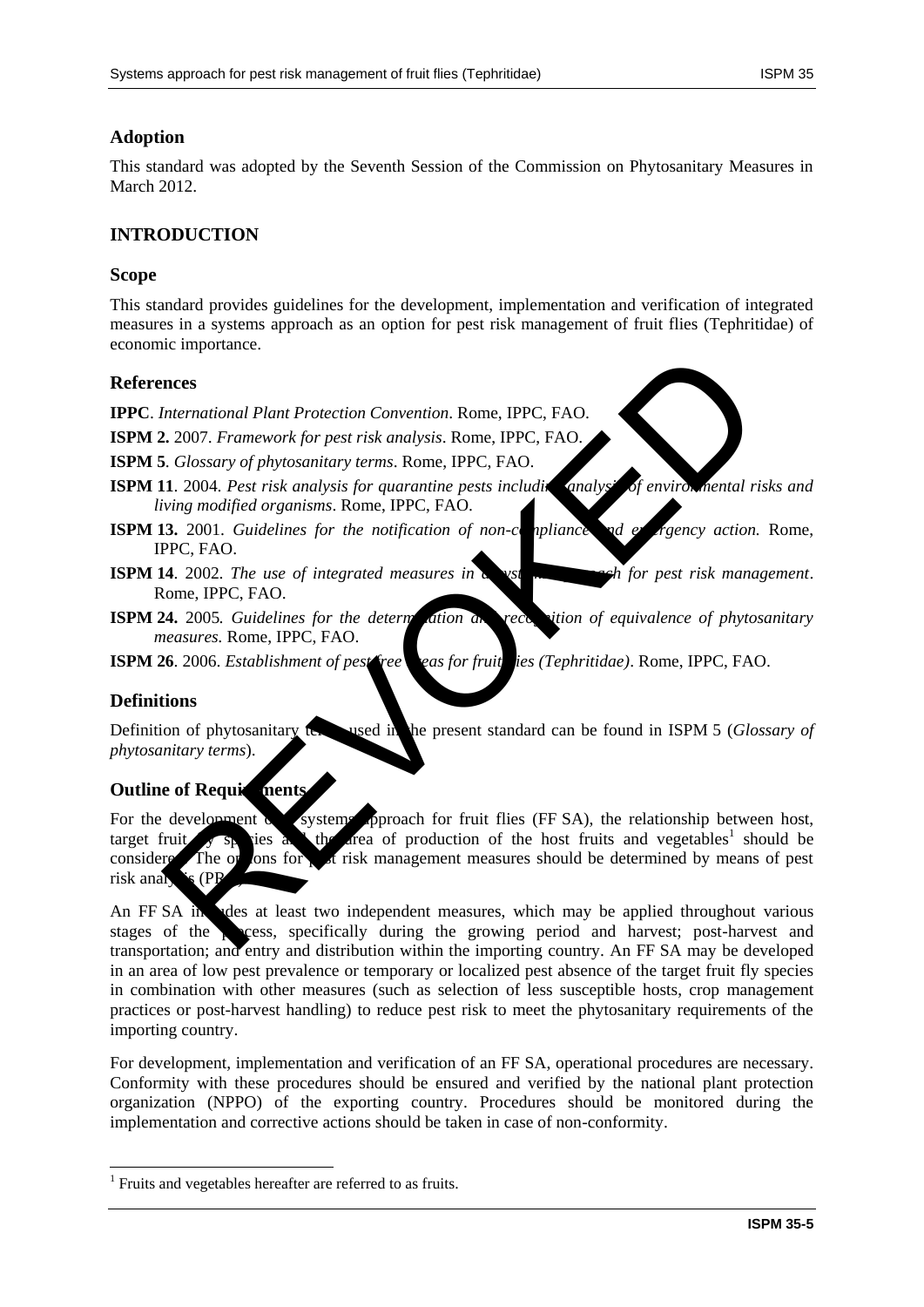The development, implementation and verification of an FF SA should be adequately documented and the documentation reviewed and updated when necessary by the NPPO of the exporting country.

### <span id="page-5-0"></span>**BACKGROUND**

Many species of fruit flies of the family Tephritidae are pests of economic importance and their introduction may pose a pest risk. To identify and manage the target fruit fly species risk, a PRA should be conducted by the NPPO of the importing country and phytosanitary measures may be applied (ISPM 2:2007, ISPM 11:2004).

Systems approaches have been developed as pest risk management measures in situations where a single measure is not available or practicable, or in cases where a systems approach is more costeffective than the single measure available. The decision to implement a specific FF SA depends on the particular relationship between the host fruit, the target fruit fly species and specified fruit production area.

A systems approach requires a combination of at least two measures that are independent of each other, and may include any number of measures that are dependent on each other (ISPM 14:2002).<br>Treatments used in an FF SA are those not considered sufficiently rificacions to be the red as a single Treatments used in an FF SA are those not considered sufficiently efficacious to be a seed as a single measure. The measures may be applied in different places at different in and may therefore involve measure. The measures may be applied in different places at different in a number of organizations and individuals.

Often, countries have used phytosanitary measures such as  $\epsilon$  eatments  $\delta$  free areas for fruit flies  $(FF-PFAs)$  (ISPM 26:2006) to support import or movement of host fruit. In other cases, prohibition has been applied. An FF SA may be an alternative to  $\mathbf{h}$ , it are the export and movement of fruit fly hosts into endangered areas. NPPOs may recognize FF SAs as being equivalent to single measures. The exporting country may seek formal approval of equivalence of these measures with the importing country. In cases where an effective FF SA has been implemented, components of those systems may be used by other importing and exporting  $\alpha$  untries to facilitate the movement of fruit from areas with similar conditions. The mean and the internal specific stables and the stable internal specific FF SA dependent relationship between the host fruit, the target fruit fly species from an any include any number of measures that are dependent an

An FF SA can be applied in an area of  $\Gamma$  it production as small as a production site or as large as a country.

### <span id="page-5-1"></span>**REQUIREMEN**

## <span id="page-5-2"></span>**1.** Decision in Implement and FF SA

It is the responsibility of the sporting country to establish and communicate its technically justified phytosanity imported into requirements. A combination of pest risk management measures integrated into an  $FF SA$  of the options that the importing country may select as the basis for phytosanitary import requirements (ISPM 14:2002).

The development of an FF SA is the responsibility of the NPPO of the exporting country. An FF SA may be developed and implemented in cases where:

- (1) The importing country, in its phytosanitary import requirements, specifies a systems approach to be used in the exporting country.
- (2) The importing country does not explicitly require a systems approach, but the NPPO of the exporting country deems a systems approach to be a suitable and effective approach for achieving the importing country's phytosanitary import requirements. The exporting country may need to negotiate formal approval of the equivalence of measures with the importing country (ISPM 24:2005).

An FF SA should have the appropriate combination of measures to achieve the appropriate level of protection. They should be scientifically sound and be selected to meet the phytosanitary import requirements. Aspects of operational feasibility include cost-effectiveness of the measures to be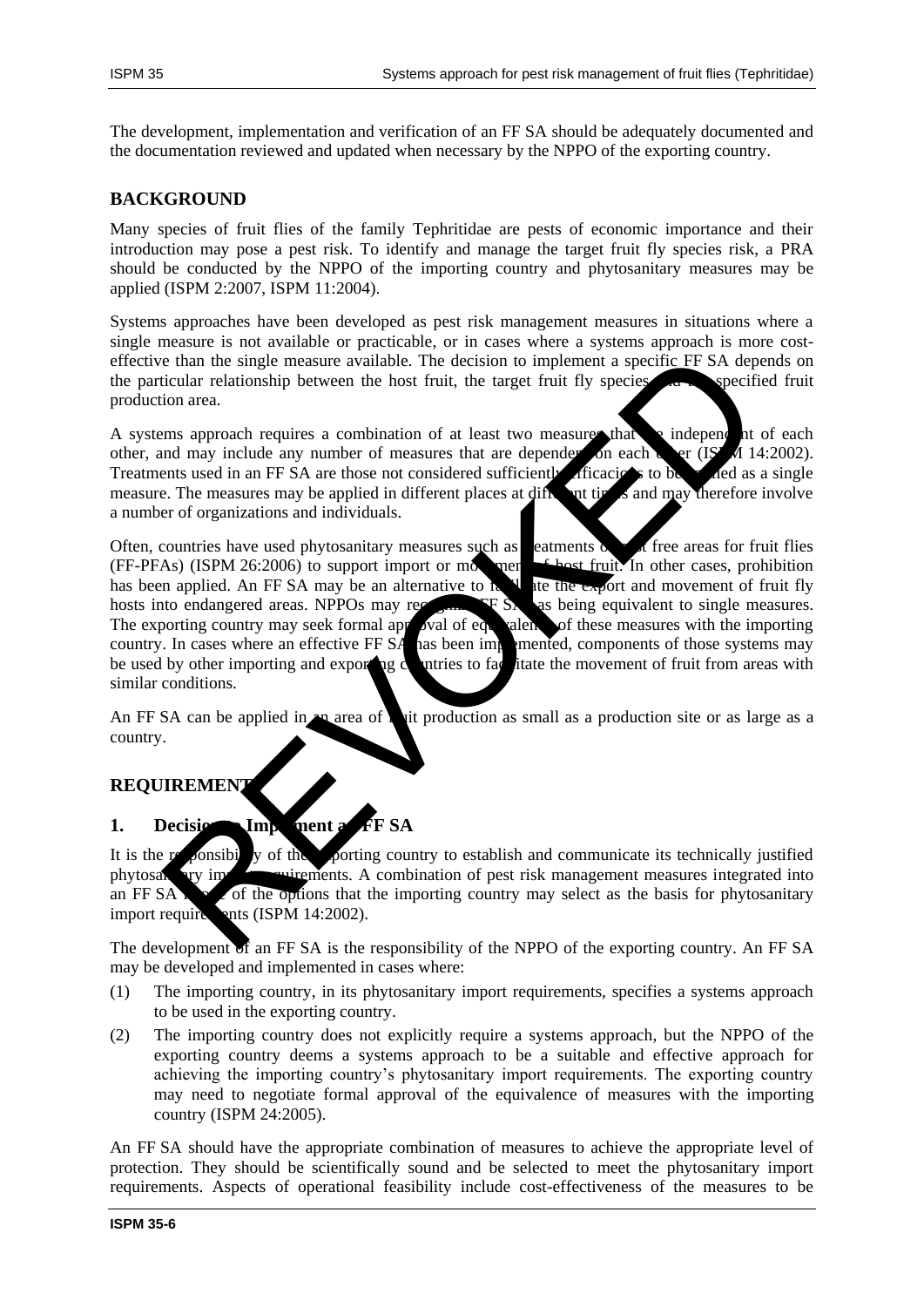applied while seeking to impose the least restrictive measures necessary to manage target fruit fly species risks.

The fruit production area proposed for implementing an FF SA should be defined and the participating producers should be approved by the NPPO of the exporting country.

It may be advisable that NPPOs involve other stakeholders in the development of an FF SA (ISPM 2:2007).

Basic information required for the development of an FF SA includes the following:

- The host should be identified to the species level. In cases, where risk varies with the variety (e.g. because of varying tolerance to infestation), hosts should be identified to variety level.
- The stage of maturity of the fruit being examined is relevant (e.g. physiologically mature bananas are recognized as not being suitable hosts for fruit flies).
- Data on the target fruit fly species associated with the host should be available (such as scientific name, pest incidence and its fluctuation, and host preference
- The fruit production area defined for implementing an  $F^r$  SA should be decribed and adequately documented with particular attention to host distribution in commercial areas as well as non-commercial areas, if appropriate.

In practice, FF SAs may be applied to one or more hosts or target out fly species in the same fruit production area.

### <span id="page-6-0"></span>**2. Development of an FF SA**

Measures may be applied at various stages  $f_{\text{out}}$  production of fruit within the exporting country to distribution within the importing country. The NPPO the porting country may also implement one or more measures on arrival of the **passignment**. Jeasures applied at the different stages to prevent fruit fly infestation may inclu The stage of maturity of the fruit being examined is relevant (e.g. physiologically<br>ananas are recognized as not being suitable hotes for fruit flies.<br>Data on the target fruit fly species associated with the host show the

Pre-planting

- selecting planting sites with low  $p$  t incidence of target fruit fly species (e.g. areas of low pest prevalence, areas unsuitable because of geographic location, altitude, climate)
- selection of less  $s$  ceptible fruit  $s$  s or varieties
- sanitation
- managing hosts the chan the
- $\frac{1}{2}$  intercropping with n-fruit fly host plants
- $\log$  host fruit during specific periods when the pest incidence of target fruit fly species is  $\blacksquare$

### Growing peri

- flowering control and timing fruit production
- chemical control such as insecticide bait treatments, bait stations, male annihilation technique, and biological control such as natural enemies
- physical protection mechanisms (e.g. bagging fruit, fruit fly protected structures)
- sterile insect technique
- mass trapping
- management of non-commercial hosts within the production area (e.g. elimination or replacement of other host plants by non-host plants where appropriate)
- monitoring and survey of the target fruit fly species e.g. using traps or fruit sampling
- sanitation (i.e. collection, removal and appropriate disposal of fallen fruit from the orchard or removal of mature fruit from the tree)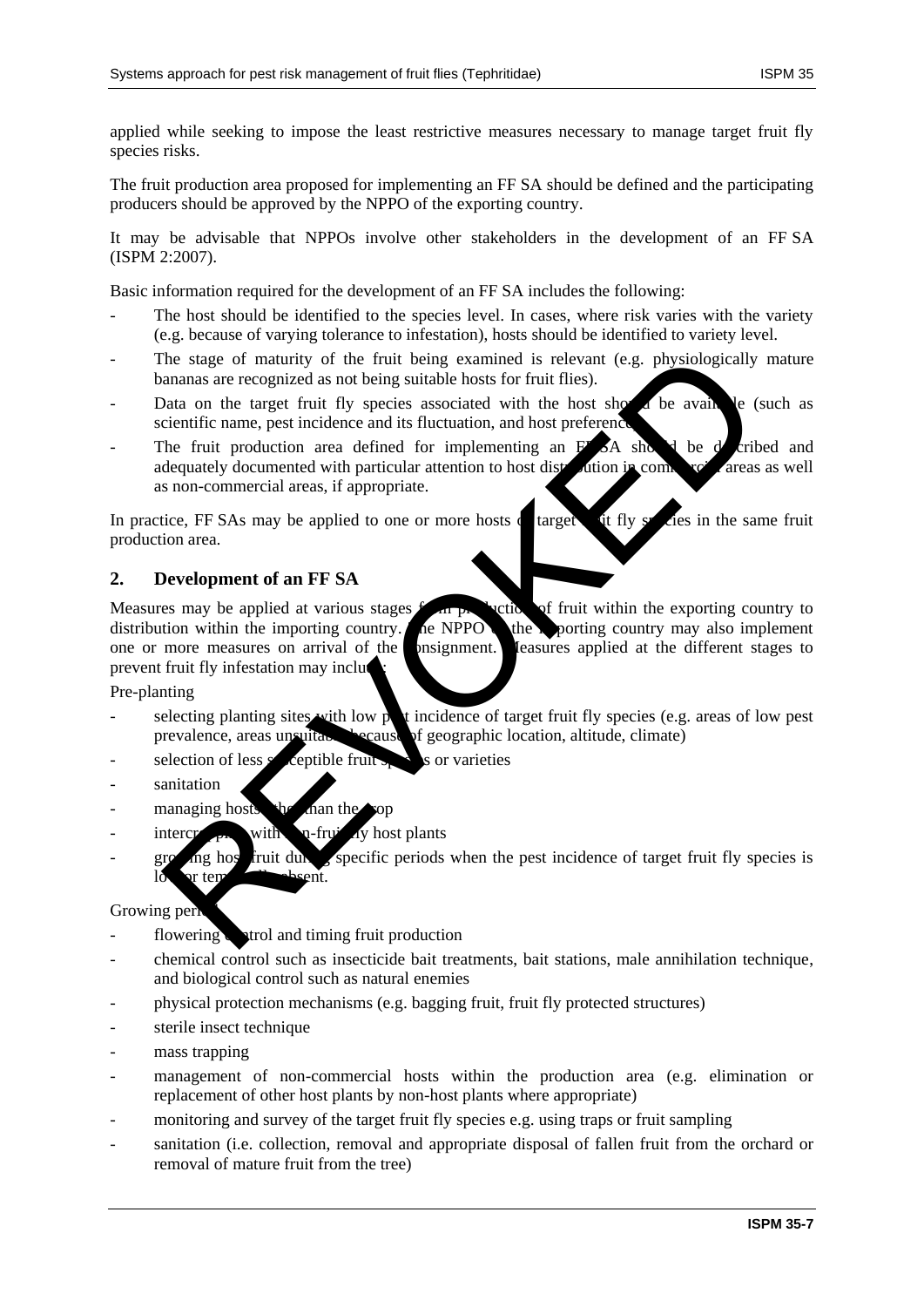fruit stripping.

### Harvest

- harvest at a specific stage of fruit development or time of the year
- safeguarding activities to prevent infestation at harvest
- surveillance including fruit cutting
- sanitation (e.g. safe removal and disposal of fallen fruit).

Post-harvest and handling

- safeguarding activities to prevent infestation, for example chilling fruit, refrigerated transport, processing in screen-protected packing rooms, warehouses and transit conveyances, using cold storage, wrapping of fruit
- monitoring for target fruit fly species absence by trapping in and around  $\mathbb{R}$  houses
- sanitation (e.g. removal of fruit with signs of infestation (culling) in packing house
- sampling, inspection (e.g. by fruit cutting) or testing
- treatments that are not considered sufficiently efficacious as  $\alpha$  single measurements
- packing requirements (e.g. using insect-proof packages)
- ensuring traceability of lots.

Transportation and distribution

- safeguarding activities to prevent target fruit  $\iint$  species infestation
- treatments that are not considered sufficiently effect by  $\frac{1}{2}$  by as a single measure (prior to, during or after transport)
- distribution limited geographically  $\alpha$  seasonally areas where or periods when target fruit fly species cannot establish or where suitable hosts are not present.

Measures applied to several or all stag

- community awareness programme to generate support from the public
- movement control of  $\mathbf{h}$ , fruit and other pathways into the area (e.g. requirements for production sites or **it** ands).

# <span id="page-7-0"></span>**3.** Documentation and Record-Keeping

The development implementation and verification of an FF SA should be properly documented by the NPPO of the exporting country. The roles and responsibilities of the NPPOs of the exporting and importing countries should be specified and documented. The documentation and records should be reviewed and up determined regularly, maintained for at least 24 months and made available to the NPPO of the importing ountry upon request. torage, wrapping of fruit IIy species absence by trapping in and around retain monitoring for target fruit fly species absence by trapping in and around antition (e.g. removal of fruit with signs of infestation (culling) i

## Documentation  $\mathbf h$  v include:

- phytosanitary import requirements and, if available, a report of the pest risk analysis
- identifying and describing the measures for reducing risk
- description of the requirements for an FF SA's operational procedures
- description of the area intended for an FF SA
- description of host fruit to be exported and target fruit fly species
- details of the organizations involved and their roles and responsibilities and any linkages, including for example:
	- registration of organizations involved or stakeholders
	- agreement to cooperate in surveillance and control procedures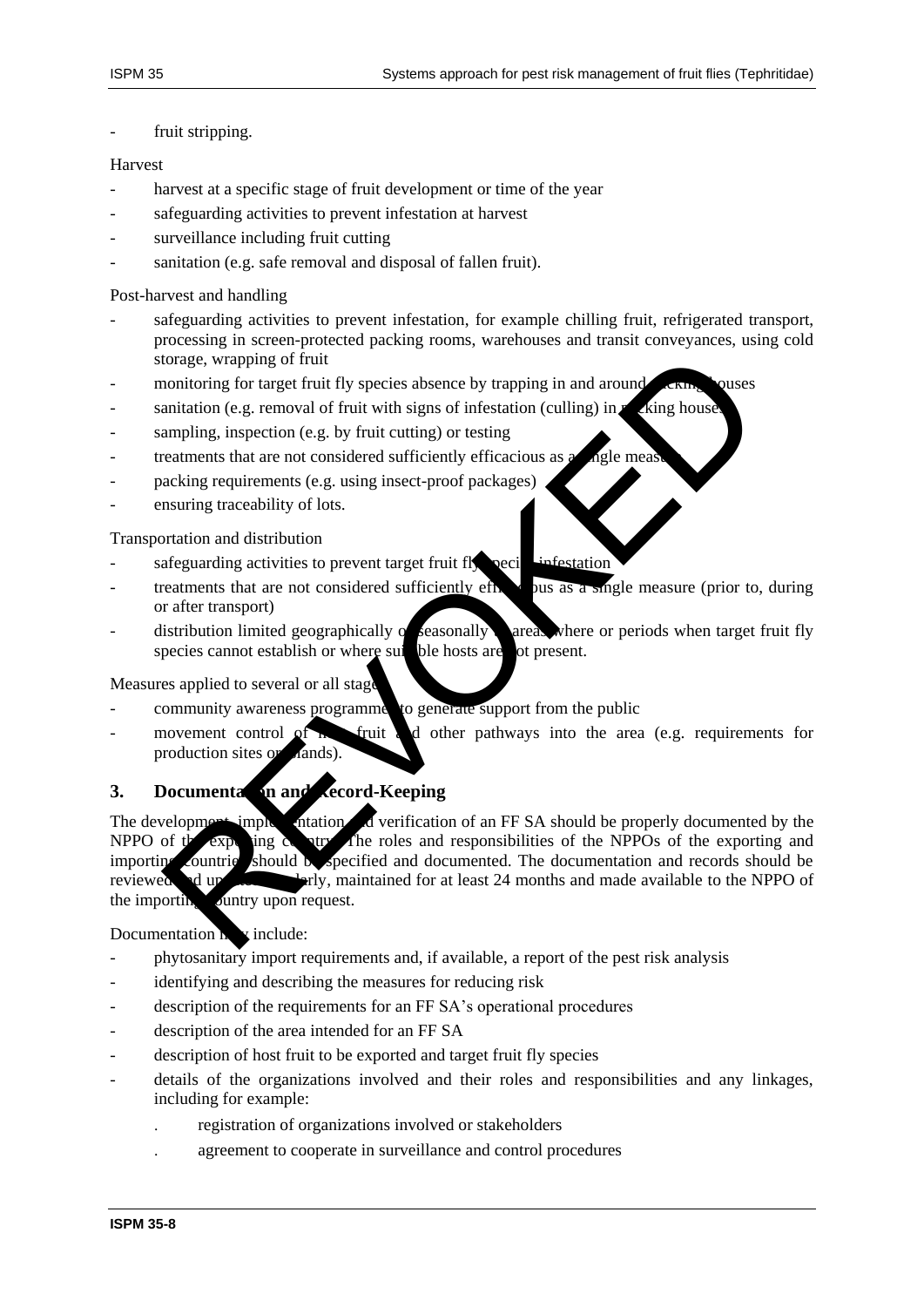- conformity with FF SA requirements (origin of fruit, movement from place of production, selection and packing of fruit, transportation and safeguarding of the fruit)
- agreement to take appropriate corrective actions
- keeping records and making them available
- pest surveillance and control programme
- survey results
- training programme for FF SA participants
- traceability procedures
- technical basis for specific procedures
- survey, detection and diagnostic methodology
- description of corrective actions and records of follow-up
- reviews of the implementation of an FF SA
- contingency plans.

### <span id="page-8-0"></span>**4. Verification**

The measures in an FF SA should be implemented in accordance when the officially approved procedures and should be monitored by the NPPO of the exporting country ensure the system achieves its objectives.

The NPPO of the exporting country has the responsibility to monitor the implementation and the effectiveness of all stages of an FF SA. In cases where the operational procedures of an FF SA were properly implemented, but one or more of the components did not provide sufficient pest risk management to give the required effectiveness of a stage a revision of an FF SA should be conducted to ensure that phytosanitary import requirements are met. This revision may not necessarily involve the suspension of trade. Other components of an FF SA may not need to be verified again. The frequency of verification should be influenced by the design of the FF SA. Exercision of corrective actions and records of follow-up<br>these rigion of corrective actions and records of follow-up<br>eviews of the implementation of an FF SA should be implemented in accome<br>exercision in an FF SA should b

The NPPO of the importing country may udit an FF SA in agreement with the NPPO of the exporting country.

### <span id="page-8-1"></span>**5.** Tolerance Le

In many cases, the basis for developing an FF SA may be that the target fruit fly species incidence is kept at or below a toleration  $\kappa$  (except the connection with fruit flies, the term "specified pest population") level" has sometimes been used instead of "tolerance level") specified by the NPPO of the importing country the defed area, for example an area of low pest prevalence (ALPP). This may be as a result of a natural low target fruit fly species incidence or as a result of the implementation of control measures.

Evidence to support that the target fruit fly species incidence is kept at or below the specified tolerance level may be required and, if so, should be obtained as a result of trapping and fruit sampling. Surveillance of target fruit fly species incidence may be conducted not only during the growing period of the host fruit but also during non-growing periods.

## <span id="page-8-2"></span>**6. Non-conformity and Non-compliance**

Non-conformity involves incorrect implementation or failure of an FF SA. In such cases, the NPPO of the exporting country may suspend the trade from the non-conforming component of the FF SA until corrective actions have been taken to address the non-conformity. Non-conformity may occur in one or more stages of an FF SA. It is important to identify at which stage the non-conformity has occurred.

The NPPO of the exporting country should notify the NPPO of the importing country of any nonconformity that may have affected a shipment or phytosanitary certification.